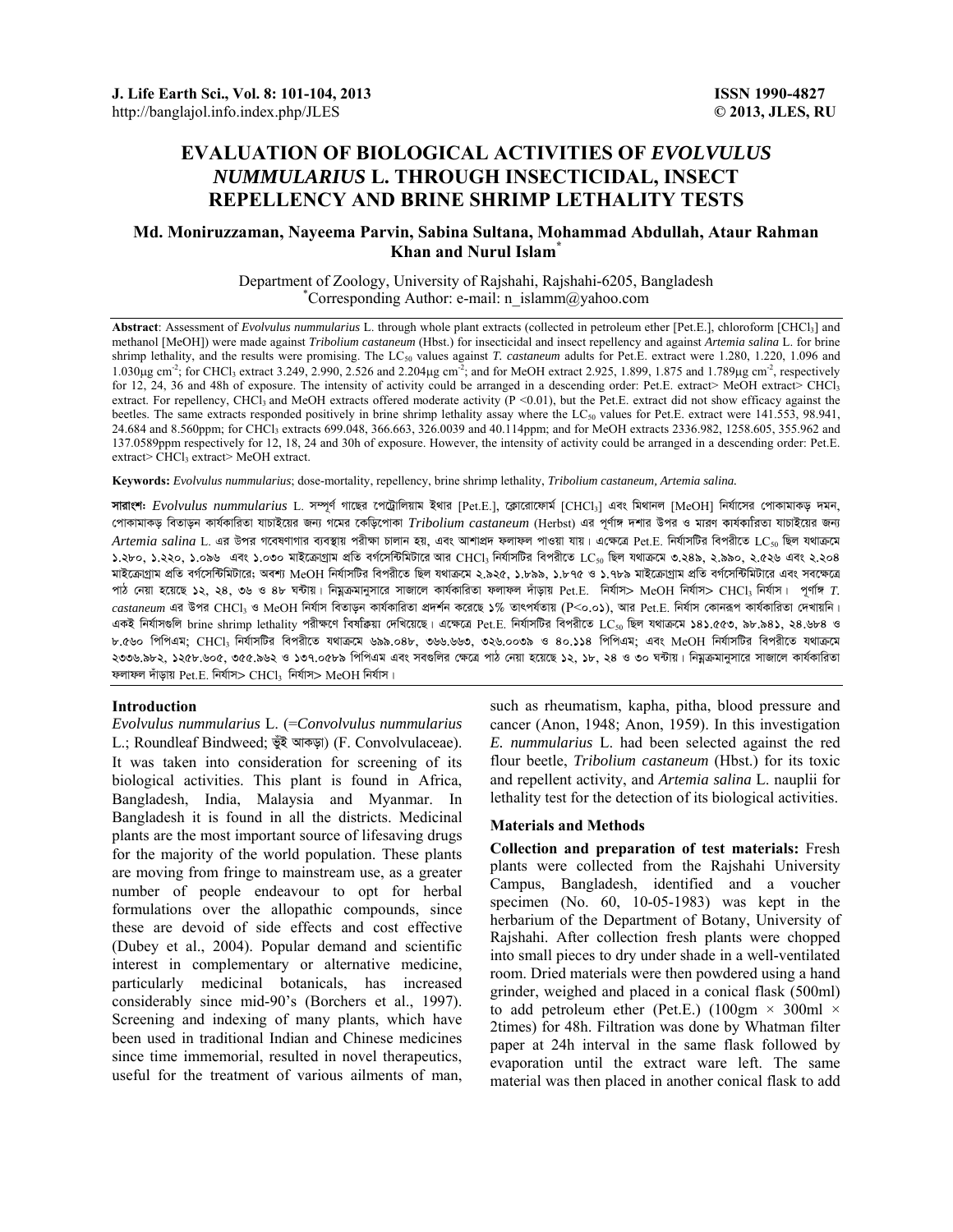chloroform  $(CHCl<sub>3</sub>)$  and the same done for methanol (MeOH) extraction. The extracts were then transferred to glass vials and preserved in a refrigerator at 4○ C with proper labeling.

**Collection and culture of test insects:** *T. castaneum*  beetles were reared in glass beakers (500ml) in a standard mixture of whole-wheat flour with powdered dry yeast (19:1) in an incubator at  $30^{\circ}$ C  $\pm$ 0.5°C without light and humidity control, for a continuous supply of adults during experimentation.

**Collection and culture of brine shrimp nauplii:** Eggs (cyst) of *A. salina* were purchased from aquarium shops of Kalabagan, Dhaka and kept in aerated seawater (with 3.8% sodium chloride or 38gm salt/1000ml of pond water) at room (25-30°C) temperature. It normally takes 30-48h to give nauplii under these conditions. Freshlyhatched nauplii were used in this experiment.

**Dose-mortality test against** *T. castaneum***:** For dosemortality responses by surface film method, different doses of the extracts of Pet.E., CHCl<sub>3</sub> and MeOH of *E*. *nummularius* (whole plant) were selected through *ad hoc* experiments by diluting 50mg of each of the extracts separately in 1ml of solvent to apply in 50mm Petri dishes and by increasing or decreasing the amount of extracts in repeated manner until a suitable mortality range was obtained. For the Pet.E. extract a general concentration was selected to produce other successive doses by serial dilution to give 1.529, 1.274, 1.019, 0.764, 0.510 and 0.255 $\mu$ g cm<sup>-2</sup>. For the CHCl<sub>3</sub> extract, a general concentration was selected to give 4.076, 3.567, 3.057, 2.548 and 2.038µg cm-2. For the MeOH extract, a general concentration to give 3.567, 3.057, 2.548,  $2.038$  and  $1.529\mu$ g cm<sup>-2</sup>. Each of the doses were diluted in 1ml of the respective solvent poured into Petri dishes and allowed to dry. Ten adult beetles were released in each Petri dish, and the experiment of all the doses for each of the extracts were set in 3 replicates. The mortality of the beetles was assessed at 12, 24, 36 and 48h of exposures.

**Statistical analysis of the dose-mortality data:** The mortality of the beetles was recorded, while an instant observation was made just after 30 min. of application for the detection of acute toxicity, if any. The mortality (%) was corrected by Abbott's formula (1925). The statistical analyses were done according to Finney (1947) and Busvine (1971) to calculate the  $LC_{50}$  values by using a 'software' developed in the Department of Agricultural and Environmental Science, University of Newcastle upon Tyne, U.K.

**Repellent activity against** *T. castaneum* **adults**: The methodology for repellency test used in this experiment was adopted from the method (No. 3) of McDonald et al. (1970) with some modifications by Talukder and Howse (1993, 1994). Half filter paper discs (Whatman No. 40, diameter 9cm) were treated with the selected doses of 10, 5, 2.5, 1.25 and 0.625mg cm-2 of Pet.E. extract and were then attached lengthwise, edge-to-edge to a control half-disc with adhesive tape and placed in the Petri dishes. The orientation was changed in the two remaining replicates to avoid the effects of any external directional stimulus affecting the distribution of the test insects. Ten adult insects were released in the middle of each of the filter paper circles. The same was then done for the CHCl<sub>3</sub> and MeOH extracts.

**Analysis of repellency data:** Each concentration was tested for five times. Insects that settled on each of the non-treated half of the filter paper discs were counted after 1h and then observed repeatedly at hourly intervals for 5 hours. The average of the counts was converted to percent repulsion (*PR*) using the formula of Talukder and Howse (1995):  $PR = (Nc - 5) \times 20$ , where, Nc is the percentage of insects on the untreated half of the disc.

**Lethality against brine shrimp nauplii:** For Pet.E. extract a 5mg sample was initially dissolved in 250µl of dimethyl sulfoxide (DMSO) to make it hydrophilic before adding 5ml of water and diluted up to 10ml with brine water. A similar dose was set to obtain a series of concentrations, *viz.* 475.9, 237.5, 118.7, 59.3 and 29.6ppm as other doses. In this way a general concentration of  $CHCl<sub>3</sub>$  extract was selected to give 499.5, 249.7, 124.8, 62.5 and 31.2ppm and for MeOH extract a general concentration was selected to give 572.5, 286.6, 143.5, 71.5 and 35.7ppm. Each concentration was tested in triplicate. Ten freshly hatched nauplii were added to each of the test tubes with different concentrations mentioned above. The lethality of the nauplii to the extracts was observed after 12, 18, 24 and 30h of exposure by counting the number died in each of the test tubes. The data was then subjected to probit analysis to get  $LC_{50}$  values.

## **Results and Discussion**

**Dose-mortality against** *T. castaneum* **adults**: The results of the dose-mortality assay and replellency of Pet. E., CHCl<sub>3</sub> and MeOH extracts against *T*. *castaneum* adults are represented in Table 1. The  $LC_{50}$ values for the Pet.E. extract ranged between 1.280 to 1.030 $\mu$ g cm<sup>-2</sup>; for the CHCl<sub>3</sub> extract it ranged between 3.249 to  $2.204\mu$ g cm<sup>-2</sup> and for the MeOH extract it was 2.925 to 1.789µg cm-2.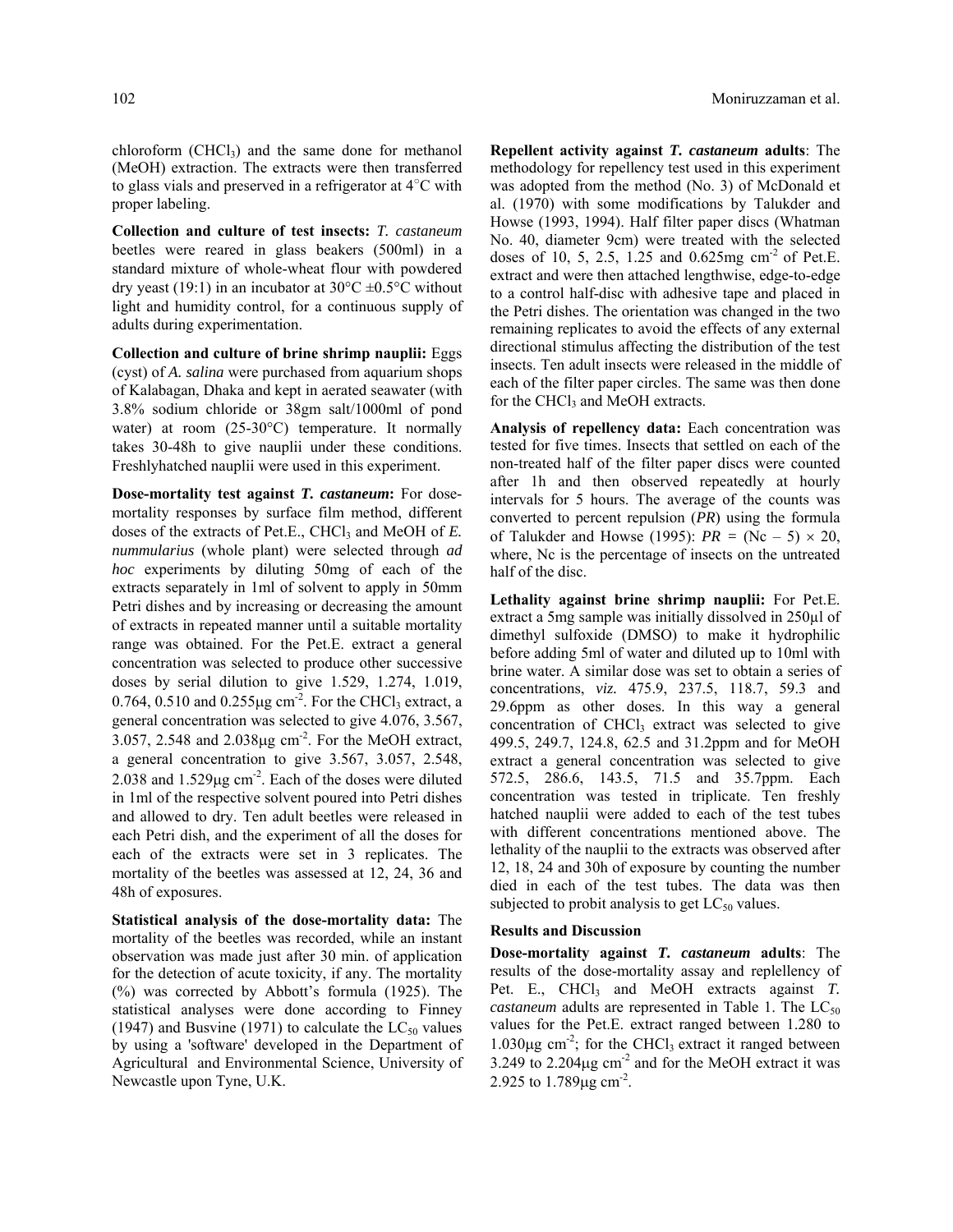| Type of           | Time    | $LC_{50}$ value           | 95% Confidence limits |                    | $\chi^2$ Value (df)    | <b>F-values</b> |              |
|-------------------|---------|---------------------------|-----------------------|--------------------|------------------------|-----------------|--------------|
| extract           | exposed | $(\mu g \text{ cm}^{-2})$ | <b>Lower limit</b>    | <b>Upper limit</b> |                        | <b>Duration</b> | <b>Doses</b> |
| Pet.E.            | 12      | 1.280                     | 0.788                 | 2.077              | 58.52(4)               |                 | $0.449$ ns   |
|                   | 24      | 1.220                     | 0.691                 | 2.153              | $\overline{92.39(4)}$  | $0.814$ ns      |              |
|                   | 36      | 1.096                     | 0.799                 | 1.502              | $\overline{35.83}$ (4) |                 |              |
|                   | 48      | 1.030                     | 0.779                 | 1.364              | 28.80(4)               |                 |              |
| CHCl <sub>3</sub> | 12      | 3.249                     | 2.839                 | 3.717              | 1.41(3)                | 0.825ns         | $45.102**$   |
|                   | 24      | 2.990                     | 2.663                 | 3.358              | 0.75(3)                |                 |              |
|                   | 36      | 2.526                     | 2.313                 | 2.759              | 3.28(4)                |                 |              |
|                   | 48      | 2.204                     | 2.000                 | 2.429              | 5.28(4)                |                 |              |
| MeOH              | 12      | 2.925                     | 2.590                 | 3.305              | 0.27(2)                |                 | 36.402**     |
|                   | 24      | 1.899                     | 1.645                 | 2.191              | 12.19(3)               | 0.738ns         |              |
|                   | 36      | 1.875                     | 1.772                 | 1.984              | 2.92(1)                |                 |              |
|                   | 48      | 1.789                     | 1.706                 | 1.876              |                        |                 |              |

Table 1 LC<sub>50</sub> values of Pet.E., CHCl<sub>3</sub> and MeOH extracts of *E. nummularius* whole plant against *T. castaneum* adults.

All F-values are at 4df; ns= not significant; \*\*=  $P \le 0.01$ .

**Repellent effects**: The repellency results are presented in Table 1 and 2. For *E. nummularius* (CHCl<sub>3</sub> and MeOH) extracts mild activity  $(P \le 0.01)$  was established, while the Pet.E. extract did not show repellency at all (Table 1).

Table 2 Percent repulsion (PR) values and the arcsin transformed data of the Pet.E., CHCl<sub>3</sub> and MeOH extracts of *E. nummularius* (whole plant) against *T. castaneum* adults.

|                   |                                        | Observation at regular intervals in hrs     |                |               |              |               |  |  |
|-------------------|----------------------------------------|---------------------------------------------|----------------|---------------|--------------|---------------|--|--|
| Type of           | Dose                                   | $\mathbf{1}$                                | $\overline{2}$ | 3             | 4            | 5             |  |  |
| extracts          | $\mathbf{mg}\ \mathbf{cm}^{\text{-2}}$ | Percent repulsion $PR = (Nc - 5) \times 20$ |                |               |              |               |  |  |
|                   |                                        | (Arcsin transformed values for ANOVA)       |                |               |              |               |  |  |
|                   | 10                                     | 100                                         | 100            | 100           | 80           | 100           |  |  |
|                   |                                        | (90)                                        | (90)           | (90)          | (63.43)      | (90)          |  |  |
|                   | 5                                      | 100                                         | 100            | 93.4 (75.11)  | 100          | 100           |  |  |
|                   |                                        | (90)                                        | (90)           |               | (90)         | (90)          |  |  |
| Pet.E             | 2.5                                    | 100<br>93.4 (75.11)                         |                | 93.4 (75.11)  | 100          | 100           |  |  |
|                   |                                        |                                             | (90)           |               | (90)         | (90)          |  |  |
|                   | 1.25                                   | 93.4                                        | 100            | 100           | 100          | 100           |  |  |
|                   |                                        | (75.11)                                     | (90)           | (90)          | (90)         | (90)          |  |  |
|                   | 0.625                                  | 100                                         | 100            | 100           | 100          | 100           |  |  |
|                   |                                        | (90)                                        | (90)           | (90)          | (90)         | (90)          |  |  |
|                   | 10                                     | 100                                         | 100            | 100           | 100          | 100           |  |  |
|                   |                                        | (90)                                        | (90)           | (90)          | (90)         | (90)          |  |  |
|                   | 5                                      | 53.4 (46.95)                                | 66.6 (54.70)   | 60<br>(50.77) | 66.6 (54.70) | 46.6(53.05)   |  |  |
| CHCl <sub>3</sub> | 2.5                                    | 93.4<br>(75.11)                             | 93.4 (75.11)   | 73.4 (58.95)  | 93.5 (75.11) | 80<br>(63.43) |  |  |
|                   | 1.25                                   | 100                                         | 100            | 100           | 100          | 100           |  |  |
|                   |                                        | (90)                                        | (90)           | (90)          | (90)         | (90)          |  |  |
|                   | 0.625                                  | 60                                          | 66.6           | 100           | 46.6(43.05)  | 33.4 (35.30)  |  |  |
|                   |                                        | (50.77)                                     | (54.70)        | (90)          |              |               |  |  |
|                   | 10                                     | 93.4                                        | 93.4           | 93.4          | 93.4         | 93.4          |  |  |
|                   |                                        | (75.11)                                     | (75.11)        | (75.11)       | (75.11)      | (75.11)       |  |  |
|                   | 5                                      | 60                                          | 46.6           | 46.6          | 46.6         | 46.6          |  |  |
|                   |                                        | (50.77)                                     | (43.05)        | (43.05)       | (43.05)      | (43.05)       |  |  |
| MeOH              | 2.5                                    | 100                                         | 100            | 100           | 100          | 100           |  |  |
|                   |                                        | (90)                                        | (90)           | (90)          | (90)         | (90)          |  |  |
|                   | 1.25                                   | 100                                         | 100            | 100           | 100          | 100           |  |  |
|                   |                                        | (90)                                        | (90)           | (90)          | (90)         | (90)          |  |  |
|                   | 0.625                                  | 60                                          | 100            | 73.4          | 80           | 73.4          |  |  |
|                   |                                        | (50.77)                                     | (90)           | (58.95)       | (58.95)      | (58.95)       |  |  |

Note: Higher percent repulsion for lower doses in comparison to corresponding higher doses was observed even in repetition of the same experiments, however the reason is yet to be investigated.

**Lethal effect**: The results of the brine shrimp lethality test for Pet.E.,  $CHCl<sub>3</sub>$  and MeOH extracts of  $E$ . *nummularius* (whole plant) are represented in Table 3. For Pet.E. extract the  $LC_{50}$  values ranged between 141.553 to 8.560ppm; for the CHCl<sub>3</sub> extract it was